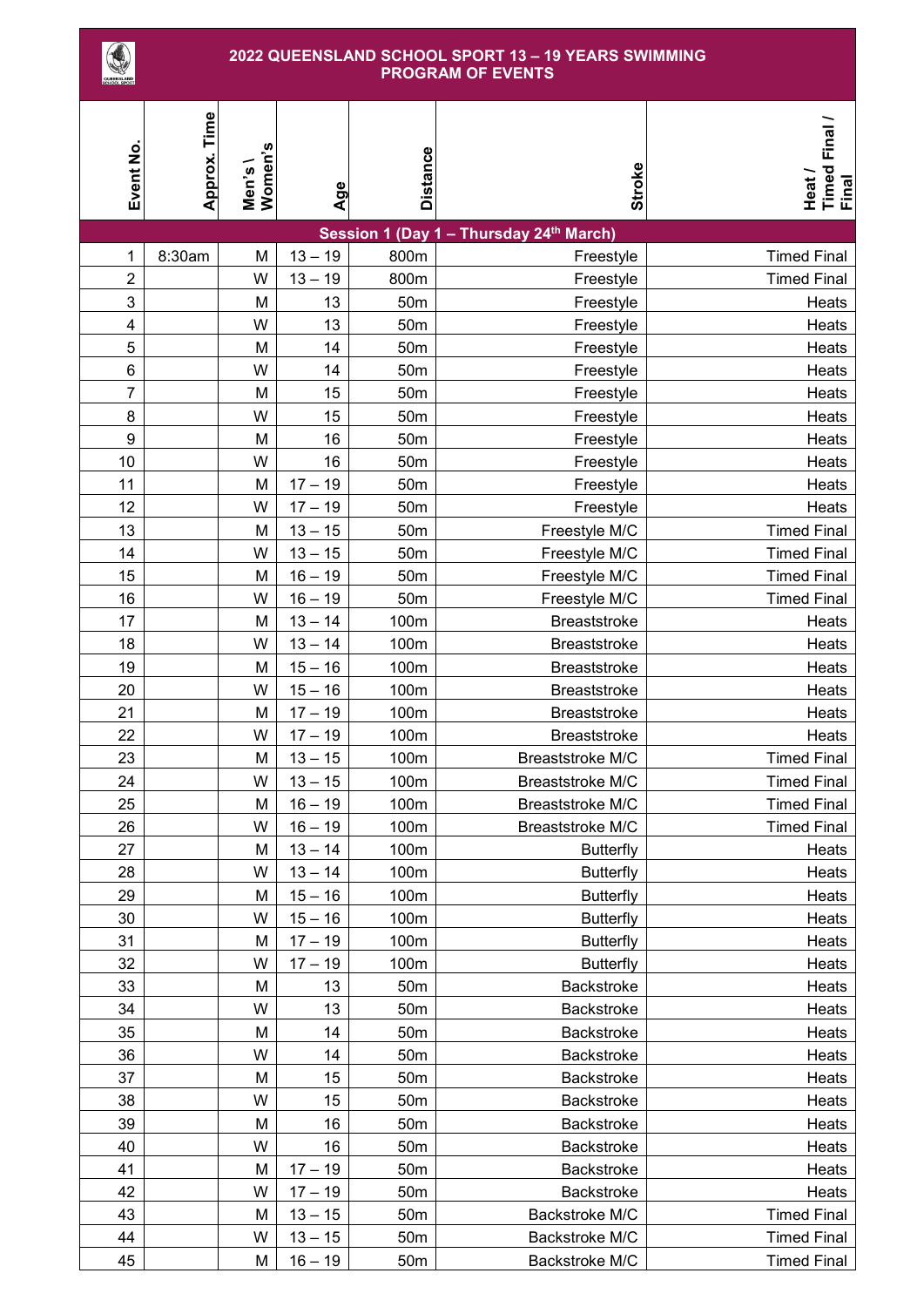| 46                                                                       |      | W | $16 - 19$ | 50 <sub>m</sub> | Backstroke M/C       | <b>Timed Final</b> |  |  |
|--------------------------------------------------------------------------|------|---|-----------|-----------------|----------------------|--------------------|--|--|
|                                                                          |      |   |           |                 |                      |                    |  |  |
| Session 2 (Day 1 - Thursday 24 <sup>th</sup> March)<br><b>Not Before</b> |      |   |           |                 |                      |                    |  |  |
| 3F                                                                       | 12pm | M | 13        | 50 <sub>m</sub> | Freestyle            | Final              |  |  |
| 4F                                                                       |      | W | 13        | 50 <sub>m</sub> | Freestyle            | Final              |  |  |
| 5F                                                                       |      | M | 14        | 50 <sub>m</sub> | Freestyle            | Final              |  |  |
| 6F                                                                       |      | W | 14        | 50 <sub>m</sub> | Freestyle            | Final              |  |  |
| 7F                                                                       |      | M | 15        | 50 <sub>m</sub> | Freestyle            | Final              |  |  |
| 8F                                                                       |      | W | 15        | 50 <sub>m</sub> | Freestyle            | Final              |  |  |
| 9F                                                                       |      | M | 16        | 50 <sub>m</sub> | Freestyle            | Final              |  |  |
| 10F                                                                      |      | W | 16        | 50 <sub>m</sub> | Freestyle            | Final              |  |  |
| 11F                                                                      |      | M | $17 - 19$ | 50 <sub>m</sub> | Freestyle            | Final              |  |  |
| 12F                                                                      |      | W | $17 - 19$ | 50 <sub>m</sub> | Freestyle            | Final              |  |  |
| 17F                                                                      |      | M | 13        | 100m            | <b>Breaststroke</b>  | Final              |  |  |
| 17F                                                                      |      | M | 14        | 100m            | <b>Breaststroke</b>  | Final              |  |  |
| 18F                                                                      |      | W | 13        | 100m            | <b>Breaststroke</b>  | Final              |  |  |
| 18F                                                                      |      | W | 14        | 100m            | <b>Breaststroke</b>  | Final              |  |  |
| 19F                                                                      |      | M | 15        | 100m            | <b>Breaststroke</b>  | Final              |  |  |
| 19F                                                                      |      | Μ | 16        | 100m            | <b>Breaststroke</b>  | Final              |  |  |
| 20F                                                                      |      | W | 15        | 100m            | <b>Breaststroke</b>  | Final              |  |  |
| 20F                                                                      |      | W | 16        | 100m            | <b>Breaststroke</b>  | Final              |  |  |
| 21F                                                                      |      | M | $17 - 19$ | 100m            | <b>Breaststroke</b>  | Final              |  |  |
| 22F                                                                      |      | W | $17 - 19$ | 100m            | <b>Breaststroke</b>  | Final              |  |  |
| 27F                                                                      |      | M | 13        | 100m            | <b>Butterfly</b>     | Final              |  |  |
| 27F                                                                      |      | M | 14        | 100m            | <b>Butterfly</b>     | Final              |  |  |
| 28F                                                                      |      | W | 13        | 100m            | <b>Butterfly</b>     | Final              |  |  |
| 28F                                                                      |      | W | 14        | 100m            | <b>Butterfly</b>     | Final              |  |  |
| 29F                                                                      |      | M | 15        | 100m            | <b>Butterfly</b>     | Final              |  |  |
| 29F                                                                      |      | М | 16        | 100m            | <b>Butterfly</b>     | Final              |  |  |
| 30F                                                                      |      | W | 15        | 100m            | <b>Butterfly</b>     | Final              |  |  |
| 30F                                                                      |      | W | 16        | 100m            | <b>Butterfly</b>     | Final              |  |  |
| 31F                                                                      |      | M | $17 - 19$ | 100m            | <b>Butterfly</b>     | Final              |  |  |
| 32F                                                                      |      | W | $17 - 19$ | 100m            | <b>Butterfly</b>     | Final              |  |  |
| 47                                                                       |      | M | $13 - 15$ | 100m            | <b>Butterfly M/C</b> | <b>Timed Final</b> |  |  |
| 48                                                                       |      | W | $13 - 15$ | 100m            | <b>Butterfly M/C</b> | <b>Timed Final</b> |  |  |
| 49                                                                       |      | M | $16 - 19$ | 100m            | <b>Butterfly M/C</b> | <b>Timed Final</b> |  |  |
| 50                                                                       |      | W | $16 - 19$ | 100m            | <b>Butterfly M/C</b> | <b>Timed Final</b> |  |  |
| 33F                                                                      |      | M | 13        | 50 <sub>m</sub> | Backstroke           | Final              |  |  |
| 34F                                                                      |      | W | 13        | 50 <sub>m</sub> | <b>Backstroke</b>    | Final              |  |  |
| 35F                                                                      |      | M | 14        | 50 <sub>m</sub> | <b>Backstroke</b>    | Final              |  |  |
| 36F                                                                      |      | W | 14        | 50 <sub>m</sub> | Backstroke           | Final              |  |  |
| 37F                                                                      |      | M | 15        | 50 <sub>m</sub> | Backstroke           | Final              |  |  |
| 38F                                                                      |      | W | 15        | 50 <sub>m</sub> | Backstroke           | Final              |  |  |
| 39F                                                                      |      | M | 16        | 50 <sub>m</sub> | Backstroke           | Final              |  |  |
| 40F                                                                      |      | W | 16        | 50 <sub>m</sub> | Backstroke           | Final              |  |  |
| 41F                                                                      |      | M | $17 - 19$ | 50 <sub>m</sub> | Backstroke           | Final              |  |  |
| 42F                                                                      |      | W | $17 - 19$ | 50 <sub>m</sub> | <b>Backstroke</b>    | Final              |  |  |
| 51                                                                       |      | M | $13 - 19$ | 200m            | Freestyle            | <b>Timed Final</b> |  |  |
| 52                                                                       |      | W | $13 - 19$ | 200m            | Freestyle            | <b>Timed Final</b> |  |  |
| 53                                                                       |      | M | $13 - 19$ | 200m            | Freestyle M/C        | <b>Timed Final</b> |  |  |
| 54                                                                       |      | W | $13 - 19$ | 200m            | Freestyle M/C        | <b>Timed Final</b> |  |  |
| 55                                                                       |      | M | 13&U      | 200m            | <b>Medley Relay</b>  | <b>Timed Final</b> |  |  |
| 56                                                                       |      | W | 13&U      | 200m            | <b>Medley Relay</b>  | <b>Timed Final</b> |  |  |
| 57                                                                       |      | M | 14&U      | 200m            | <b>Medley Relay</b>  | <b>Timed Final</b> |  |  |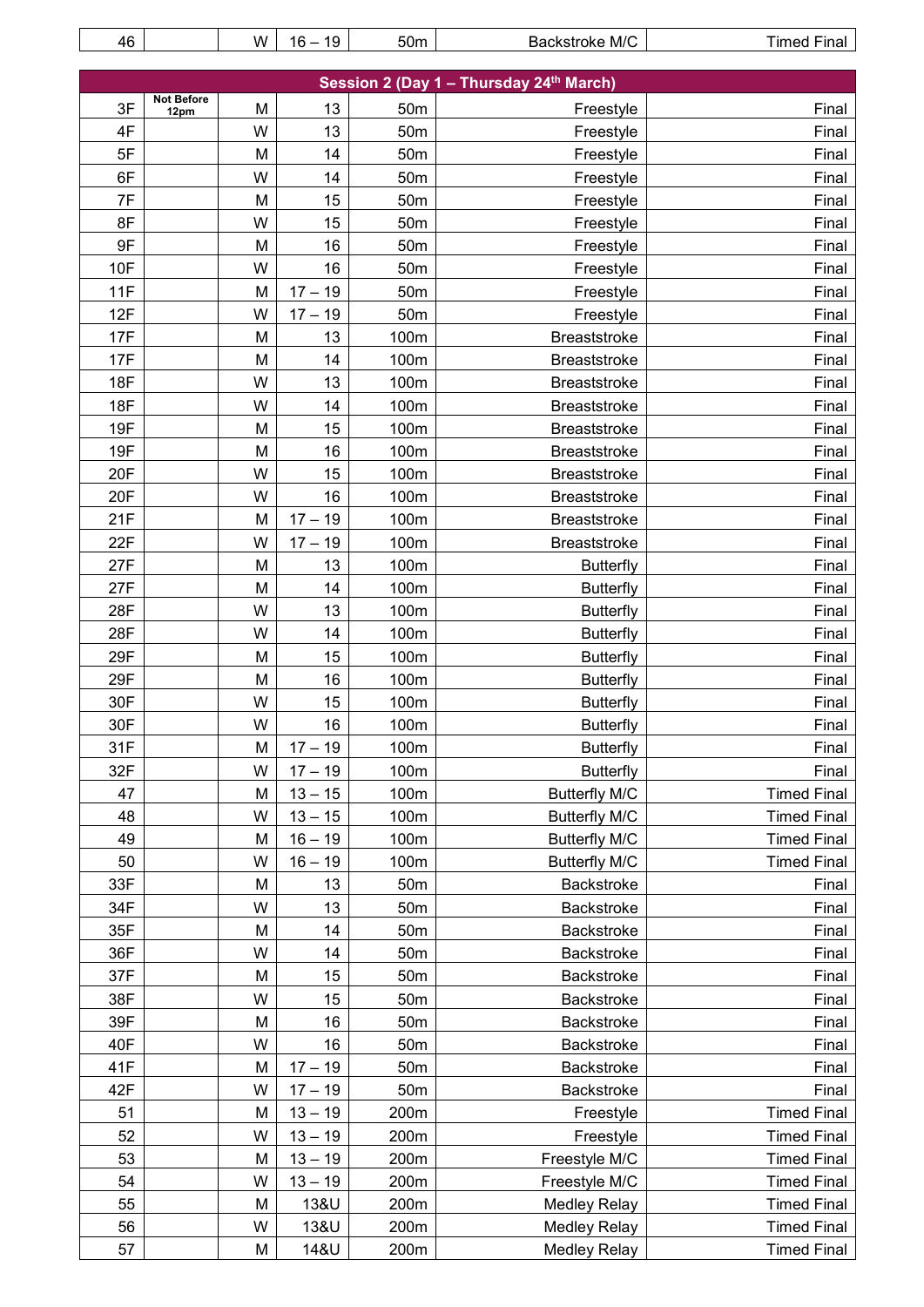| 58 | W     | 14&U | 200m | <b>Medley Relay</b> | <b>Timed Final</b> |
|----|-------|------|------|---------------------|--------------------|
| 59 | М     | 15&U | 200m | <b>Medley Relay</b> | <b>Timed Final</b> |
| 60 | W     | 15&U | 200m | <b>Medley Relay</b> | <b>Timed Final</b> |
| 61 | M     | 16&U | 200m | <b>Medley Relay</b> | <b>Timed Final</b> |
| 62 | W     | 16&U | 200m | <b>Medley Relay</b> | <b>Timed Final</b> |
| 63 | M     | 19&U | 200m | <b>Medley Relay</b> | <b>Timed Final</b> |
| 64 | W     | 19&U | 200m | <b>Medley Relay</b> | <b>Timed Final</b> |
| 65 | Mixed | 19&U | 200m | Freestyle Relay M/C | <b>Timed Final</b> |
| 66 | м     | 13&U | 200m | Freestyle Relay     | <b>Timed Final</b> |
| 67 | W     | 13&U | 200m | Freestyle Relay     | <b>Timed Final</b> |
| 68 | М     | 14&U | 200m | Freestyle Relay     | <b>Timed Final</b> |
| 69 | W     | 14&U | 200m | Freestyle Relay     | <b>Timed Final</b> |
| 70 | М     | 15&U | 200m | Freestyle Relay     | <b>Timed Final</b> |
| 71 | W     | 15&U | 200m | Freestyle Relay     | <b>Timed Final</b> |
| 72 | M     | 16&U | 200m | Freestyle Relay     | <b>Timed Final</b> |
| 73 | W     | 16&U | 200m | Freestyle Relay     | <b>Timed Final</b> |
| 74 | M     | 19&U | 200m | Freestyle Relay     | <b>Timed Final</b> |
| 75 | W     | 19&U | 200m | Freestyle Relay     | <b>Timed Final</b> |

| Session 3 (Day 2 - Friday 25th March) |        |   |           |                 |                      |                    |  |  |
|---------------------------------------|--------|---|-----------|-----------------|----------------------|--------------------|--|--|
| 76                                    | 8:30am | M | $13 - 19$ | 400m            | Freestyle            | <b>Timed Final</b> |  |  |
| 77                                    |        | W | $13 - 19$ | 400m            | Freestyle            | <b>Timed Final</b> |  |  |
| 78                                    |        | M | 13        | 50 <sub>m</sub> | <b>Butterfly</b>     | Heats              |  |  |
| 79                                    |        | W | 13        | 50 <sub>m</sub> | <b>Butterfly</b>     | Heats              |  |  |
| 80                                    |        | M | 14        | 50 <sub>m</sub> | <b>Butterfly</b>     | Heats              |  |  |
| 81                                    |        | W | 14        | 50 <sub>m</sub> | <b>Butterfly</b>     | Heats              |  |  |
| 82                                    |        | M | 15        | 50 <sub>m</sub> | <b>Butterfly</b>     | Heats              |  |  |
| 83                                    |        | W | 15        | 50 <sub>m</sub> | <b>Butterfly</b>     | Heats              |  |  |
| 84                                    |        | M | 16        | 50 <sub>m</sub> | <b>Butterfly</b>     | Heats              |  |  |
| 85                                    |        | W | 16        | 50 <sub>m</sub> | <b>Butterfly</b>     | Heats              |  |  |
| 86                                    |        | M | $17 - 19$ | 50 <sub>m</sub> | <b>Butterfly</b>     | Heats              |  |  |
| 87                                    |        | W | $17 - 19$ | 50 <sub>m</sub> | <b>Butterfly</b>     | Heats              |  |  |
| 88                                    |        | M | $13 - 15$ | 50 <sub>m</sub> | <b>Butterfly M/C</b> | <b>Timed Final</b> |  |  |
| 89                                    |        | W | $13 - 15$ | 50 <sub>m</sub> | <b>Butterfly M/C</b> | <b>Timed Final</b> |  |  |
| 90                                    |        | M | $16 - 19$ | 50 <sub>m</sub> | <b>Butterfly M/C</b> | <b>Timed Final</b> |  |  |
| 91                                    |        | W | $16 - 19$ | 50 <sub>m</sub> | <b>Butterfly M/C</b> | <b>Timed Final</b> |  |  |
| 92                                    |        | M | 13        | 50 <sub>m</sub> | <b>Breaststroke</b>  | Heats              |  |  |
| 93                                    |        | W | 13        | 50 <sub>m</sub> | Breaststroke         | Heats              |  |  |
| 94                                    |        | M | 14        | 50 <sub>m</sub> | <b>Breaststroke</b>  | Heats              |  |  |
| 95                                    |        | W | 14        | 50 <sub>m</sub> | <b>Breaststroke</b>  | Heats              |  |  |
| 96                                    |        | M | 15        | 50 <sub>m</sub> | <b>Breaststroke</b>  | Heats              |  |  |
| 97                                    |        | W | 15        | 50 <sub>m</sub> | <b>Breaststroke</b>  | Heats              |  |  |
| 98                                    |        | M | 16        | 50 <sub>m</sub> | <b>Breaststroke</b>  | Heats              |  |  |
| 99                                    |        | W | 16        | 50 <sub>m</sub> | <b>Breaststroke</b>  | Heats              |  |  |
| 100                                   |        | M | $17 - 19$ | 50 <sub>m</sub> | <b>Breaststroke</b>  | Heats              |  |  |
| 101                                   |        | W | $17 - 19$ | 50 <sub>m</sub> | <b>Breaststroke</b>  | Heats              |  |  |
| 102                                   |        | M | $13 - 15$ | 50 <sub>m</sub> | Breaststroke M/C     | <b>Timed Final</b> |  |  |
| 103                                   |        | W | $13 - 15$ | 50 <sub>m</sub> | Breaststroke M/C     | <b>Timed Final</b> |  |  |
| 104                                   |        | M | $16 - 19$ | 50 <sub>m</sub> | Breaststroke M/C     | <b>Timed Final</b> |  |  |
| 105                                   |        | W | $16 - 19$ | 50 <sub>m</sub> | Breaststroke M/C     | <b>Timed Final</b> |  |  |
| 106                                   |        | M | $13 - 19$ | 200m            | <b>Butterfly</b>     | <b>Timed Final</b> |  |  |
| 107                                   |        | W | $13 - 19$ | 200m            | <b>Butterfly</b>     | <b>Timed Final</b> |  |  |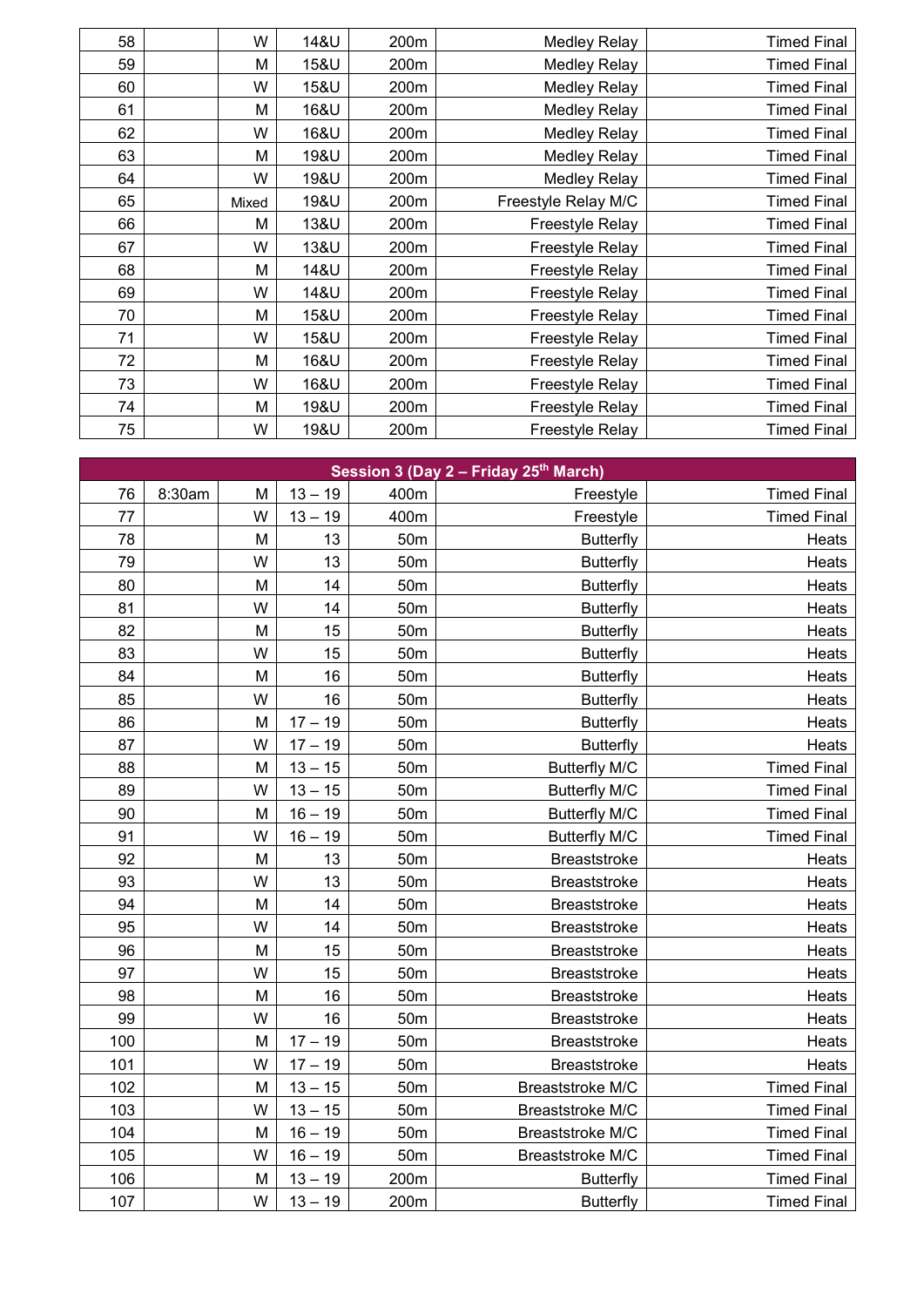| Session 4 (Day 2 - Friday 25th March) |                           |   |           |                 |                          |                    |  |  |
|---------------------------------------|---------------------------|---|-----------|-----------------|--------------------------|--------------------|--|--|
| 78F                                   | <b>Not Before</b><br>12pm | M | 13        | 50 <sub>m</sub> | <b>Butterfly</b>         | Final              |  |  |
| 79F                                   |                           | W | 13        | 50 <sub>m</sub> | <b>Butterfly</b>         | Final              |  |  |
| 80F                                   |                           | M | 14        | 50 <sub>m</sub> | <b>Butterfly</b>         | Final              |  |  |
| 81F                                   |                           | W | 14        | 50 <sub>m</sub> | <b>Butterfly</b>         | Final              |  |  |
| 82F                                   |                           | M | 15        | 50 <sub>m</sub> | <b>Butterfly</b>         | Final              |  |  |
| 83F                                   |                           | W | 15        | 50 <sub>m</sub> | <b>Butterfly</b>         | Final              |  |  |
| 84F                                   |                           | M | 16        | 50 <sub>m</sub> | <b>Butterfly</b>         | Final              |  |  |
| 85F                                   |                           | W | 16        | 50 <sub>m</sub> | <b>Butterfly</b>         | Final              |  |  |
| 86F                                   |                           | M | $17 - 19$ | 50 <sub>m</sub> | <b>Butterfly</b>         | Final              |  |  |
| 87F                                   |                           | W | $17 - 19$ | 50 <sub>m</sub> | <b>Butterfly</b>         | Final              |  |  |
| 108                                   |                           | M | $13 - 19$ | 200m            | Individual Medley M/C    | <b>Timed Final</b> |  |  |
| 109                                   |                           | W | $13 - 19$ | 200m            | Individual Medley M/C    | <b>Timed Final</b> |  |  |
| 110                                   |                           | M | $13 - 19$ | 400m            | <b>Individual Medley</b> | <b>Timed Final</b> |  |  |
| 111                                   |                           | W | $13 - 19$ | 400m            | <b>Individual Medley</b> | <b>Timed Final</b> |  |  |
| 92F                                   |                           | M | 13        | 50 <sub>m</sub> | <b>Breaststroke</b>      | Final              |  |  |
| 93F                                   |                           | W | 13        | 50 <sub>m</sub> | <b>Breaststroke</b>      | Final              |  |  |
| 94F                                   |                           | M | 14        | 50 <sub>m</sub> | <b>Breaststroke</b>      | Final              |  |  |
| 95F                                   |                           | W | 14        | 50 <sub>m</sub> | <b>Breaststroke</b>      | Final              |  |  |
| 96F                                   |                           | M | 15        | 50 <sub>m</sub> | <b>Breaststroke</b>      | Final              |  |  |
| 97F                                   |                           | W | 15        | 50 <sub>m</sub> | <b>Breaststroke</b>      | Final              |  |  |
| 98F                                   |                           | M | 16        | 50 <sub>m</sub> | <b>Breaststroke</b>      | Final              |  |  |
| 99F                                   |                           | W | 16        | 50 <sub>m</sub> | <b>Breaststroke</b>      | Final              |  |  |
| 100F                                  |                           | M | $17 - 19$ | 50 <sub>m</sub> | Breaststroke             | Final              |  |  |
| 101F                                  |                           | W | $17 - 19$ | 50 <sub>m</sub> | <b>Breaststroke</b>      | Final              |  |  |
| 112                                   |                           | M | $13 - 19$ | 200m            | Backstroke               | <b>Timed Final</b> |  |  |
| 113                                   |                           | W | $13 - 19$ | 200m            | <b>Backstroke</b>        | <b>Timed Final</b> |  |  |

| Session 5 (Day 3 - Saturday 26th March) |        |   |           |       |                          |                    |  |  |
|-----------------------------------------|--------|---|-----------|-------|--------------------------|--------------------|--|--|
| 114                                     | 8:30am | М | $13 - 14$ | 100m  | Backstroke               | Heats              |  |  |
| 115                                     |        | W | $13 - 14$ | 100m  | <b>Backstroke</b>        | Heats              |  |  |
| 116                                     |        | M | $15 - 16$ | 100m  | <b>Backstroke</b>        | Heats              |  |  |
| 117                                     |        | W | $15 - 16$ | 100m  | Backstroke               | Heats              |  |  |
| 118                                     |        | M | $17 - 19$ | 100m  | <b>Backstroke</b>        | Heats              |  |  |
| 119                                     |        | W | $17 - 19$ | 100m  | Backstroke               | Heats              |  |  |
| 120                                     |        | М | $13 - 15$ | 100m  | Freestyle M/C            | <b>Timed Final</b> |  |  |
| 121                                     |        | W | $13 - 15$ | 100m  | Freestyle M/C            | <b>Timed Final</b> |  |  |
| 122                                     |        | М | $16 - 19$ | 100m  | Freestyle M/C            | <b>Timed Final</b> |  |  |
| 123                                     |        | W | $16 - 19$ | 100m  | Freestyle M/C            | <b>Timed Final</b> |  |  |
| 124                                     |        | M | $13 - 14$ | 100m  | Freestyle                | Heats              |  |  |
| 125                                     |        | W | $13 - 14$ | 100m  | Freestyle                | Heats              |  |  |
| 126                                     |        | M | $15 - 16$ | 100m  | Freestyle                | Heats              |  |  |
| 127                                     |        | W | $15 - 16$ | 100m  | Freestyle                | Heats              |  |  |
| 128                                     |        | M | $17 - 19$ | 100m  | Freestyle                | Heats              |  |  |
| 129                                     |        | W | $17 - 19$ | 100m  | Freestyle                | Heats              |  |  |
| 130                                     |        | M | $13 - 19$ | 200m  | <b>Individual Medley</b> | <b>Timed Final</b> |  |  |
| 131                                     |        | W | $13 - 19$ | 200m  | <b>Individual Medley</b> | <b>Timed Final</b> |  |  |
| 132                                     |        | M | $13 - 19$ | 1500m | Freestyle                | <b>Timed Final</b> |  |  |
| 133                                     |        | W | $13 - 19$ | 1500m | Freestyle                | <b>Timed Final</b> |  |  |
| 114F                                    |        | M | 13        | 100m  | Backstroke               | Final              |  |  |
| 114F                                    |        | M | 14        | 100m  | <b>Backstroke</b>        | Final              |  |  |
| 115F                                    |        | W | 13        | 100m  | <b>Backstroke</b>        | Final              |  |  |
| 115F                                    |        | W | 14        | 100m  | Backstroke               | Final              |  |  |
| 116F                                    |        | M | 15        | 100m  | <b>Backstroke</b>        | Final              |  |  |